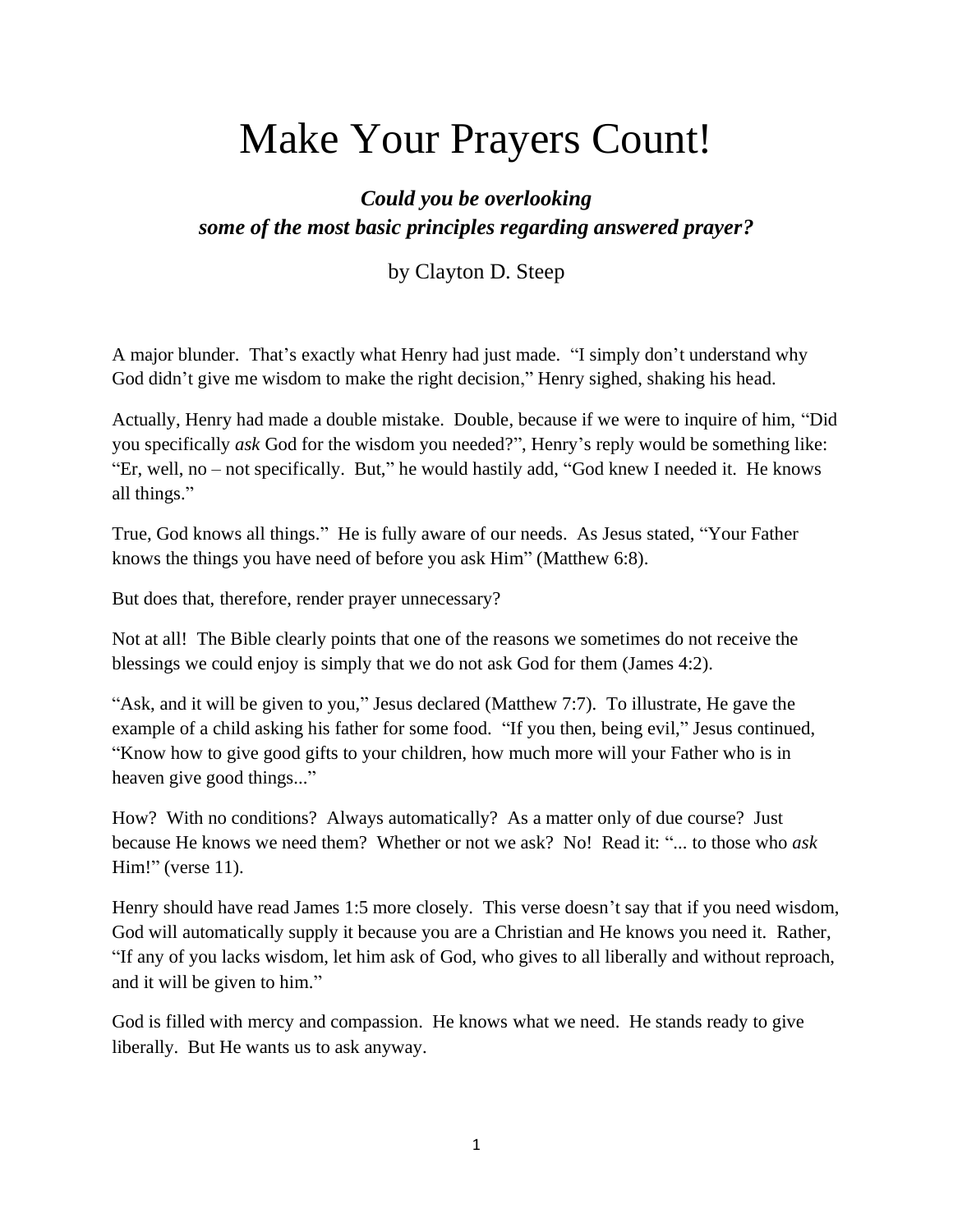Why? The fact that God tells us to is certainly good enough reason all by itself. But let's see if we can understand why God tells us to.

### **A vital factor**

Prayer is not an isolated and optional religious exercise. It is a vital factor, significant in determining our eternal destiny!

The supreme purpose that God is working out here on earth is the expansion of His Kingdom – His Family. He wants to make out of human beings immortal members of His ruling Family.

These must be individuals who, by their own free choice, come to fully support God's way of doing things, who want to think as God thinks, perceive as God perceives, react as God reacts. They must want with all their hearts to be involved in whatever God is doing.

Such an attitude is essential in order to maintain, throughout eternity, harmony and peace in the God Family.

God has made us temporarily human. This existence is a testing ground so our Creator can try us and know what is in our hearts, whether or not He can trust us to live by His rules and laws (Deuteronomy 8:2). He must be sure. He is looking at us, closely examining our actions and reactions.

God takes note of what we say when we are talking to Him. Of course He knows our hearts and intents. And the Holy Spirit helps where we cannot adequately express ourselves (Romans 8:26- 27). Still, as Jesus showed, the actual words we use are also important, and they ought to be meaningful, rather than vain repetitions (Matthew 6:7).

One of the obstacles to effective prayer is not often identified: It is the fact that we live in the age of devalued language. Words have never been so cheap, so frequently meaningless. All around us language is misused in advertising, politics, entertainment and casual conversation.

Because we have been disillusioned more than once by broken promises, exaggerations, shading of the truth, even outright lies, we have come to automatically doubt that words mean what their face value would indicate.

This is one reason some have difficulty believing God's promises. It also could be one of the reasons some prayers are not as effective as they should be.

Remember that God really didn't have to ask Adam and Eve the series of questions about what they had done (Genesis 3:9-13). He already knew the answer. He didn't have to ask Cain where Abel was (Genesis 4:9). He didn't have to come down to earth to verify how evil Sodom was (Genesis 18:20-21). He didn't have to allow Jacob to contend with him all night (Genesis 32:22- 30). But he wanted to – and wants to – hear from humans themselves what they have to say, and see their reactions.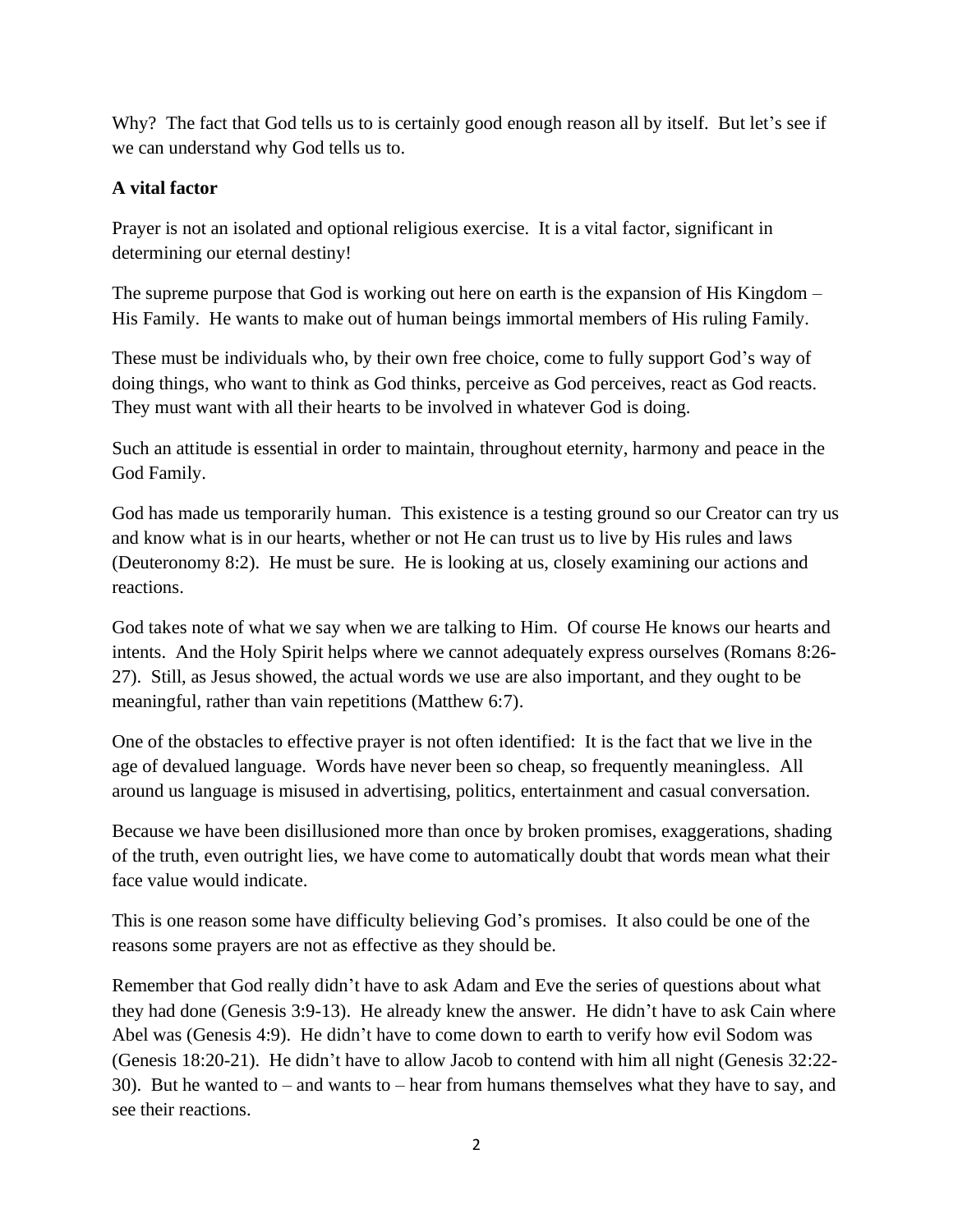#### **Prayer changes things**

The great Creator God is working out His plan. He keeps it on course, intervening when necessary in human affairs to do so. But do you realize that He allows humans with whom He is dealing to determine many of the details of how His plan develops?

Twice, Moses directly influenced, by prayer, the course of history. Because of the rebellion of the children of Israel, God on two separate occasions proposed rejecting them all and bringing forth through Moses a new nation to inherit the promises made to Abraham (Exodus 32:9-14; Numbers 14:11-20). Had Moses not fervently prayed to God to change His mind, the implication is that God would have done exactly what He had proposed.

Either way would not have impeded the ultimate fulfillment of God's plan. But Moses' prayers did determine the course that fulfillment took.

Prayer does make a difference. It changes things.

"The harvest truly is great, but the laborers are few; therefore pray the Lord of the harvest to send out laborers into His harvest," Jesus urged (Luke 10:2). Whether or not or in what number laborers are sent out to do God's work must therefore depend at least partly on prayers or the lack of them.

Make no mistake about it: God will accomplish His work of preaching the message preparing the world for the Second Coming of Jesus Christ – even if He has to cause the very rocks of the earth to cry the message out loud (Luke 19:40). Let us not take for granted the privilege we have of taking part in what God is doing! He doesn't need us. But He gives us the opportunity to participate. Are you participating?

Listen to the apostle Paul: "Therefore I exhort first of all that supplications, prayers, intercessions, and giving of thanks be made for all men, for kings and all who are in authority, that we may lead a quiet and peaceable life in all godliness and reverence" (1Timothy 2:1-2). Whether or not or to what degree God's work has peaceful conditions in which to function also depends therefore, at least in part, on how diligently we pray.

If we don't ask, there is no promise we shall receive.

Do you pray every day for the work of God and for the human instruments carrying it out? You should. Do you pray every day for God's blessings on others as well as on your own endeavors? You should. Do you pray every day for protection and help as you function and move about in this evil and dangerous world? You should.

"Be anxious for nothing," Paul wrote, "but in everything by prayer and supplication, with thanksgiving, let your requests be made known [even though God is already aware] to God"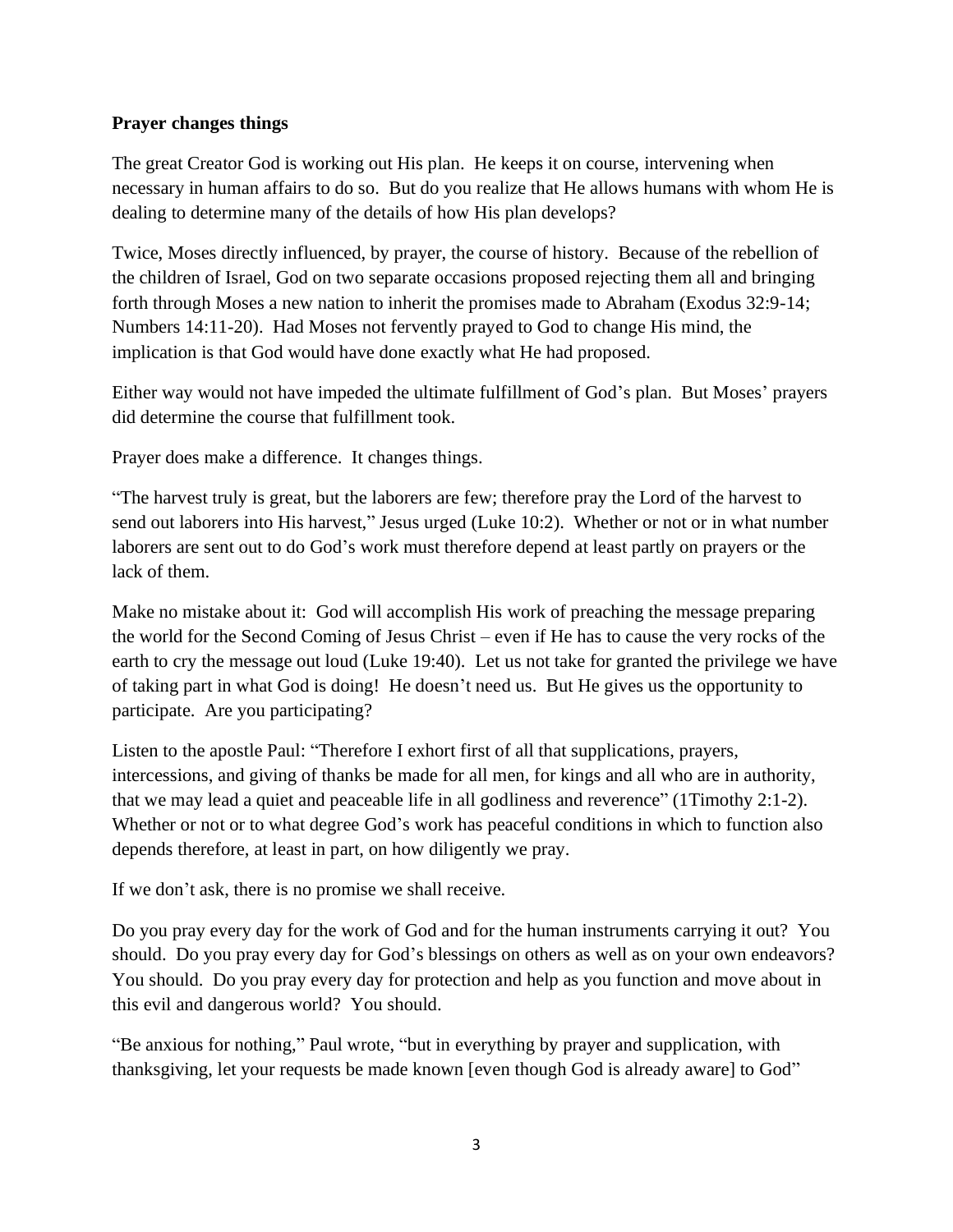(Philippians 4:6). This means bringing God into every – yes, every – facet of your daily existence.

# **Believe and obey**

Jesus said, "And all things whatever you ask in prayer, believing, you will receive" (Matthew 21:22). So in addition to simply asking, we must believe. There is a definite and close relationship between the degree of one's sincerity and surrender to God and the degree to which one is able to believe and pray in faith.

If you are, for example, lusting for something when you know better, if your mind is entertaining thoughts you know you should not have, you automatically cannot at the same time be asking God in unswerving faith to grant you a request. It just doesn't work that way.

Here's how the apostle John expressed it: "Beloved, if our heart does not condemn us, we have confidence toward God" (1 John 3:21). And our hearts won't condemn us if we are doing what is right. "And whatever we ask we receive from Him, because we keep His commandments and do those things that are pleasing in His sight" (verse 22).

What does it mean to be always in an attitude of prayer? It doesn't mean you are talking to God every second. Even Jesus didn't do that. But He was always in the right attitude – His conscience was undefiled before God – so He could talk directly to His heavenly Father on the spur of the moment. His thoughts were on those things that are above.

Being able to pray at any moment and total surrender to God go hand in hand. On one occasion when Jesus suddenly began to pray, He said: "Father, I thank You that You always hear Me" (John 11:41-42).

How did Jesus know that? Why did God always hear Him? For the simple reason that Jesus always did those things that pleased His Father (John 8:29).

Wanting to pray or be in an attitude of prayer in "all things" is actually a valuable incentive to be obedient in all things.

#### **Prayers of intercession**

Our prayer life not only reveals to God how deeply we want Him to be involved in our lives and how deeply we want to be involved in what He is doing, but prayer also shows how interested we are in other people.

In all members of God's Family, God wants to see a spontaneous and universal expression of outgoing concern for the welfare of others. That's the only way to guarantee peace and harmony. It is the way of giving. Love for one's neighbor is the very essence of God's law (Leviticus 19:18).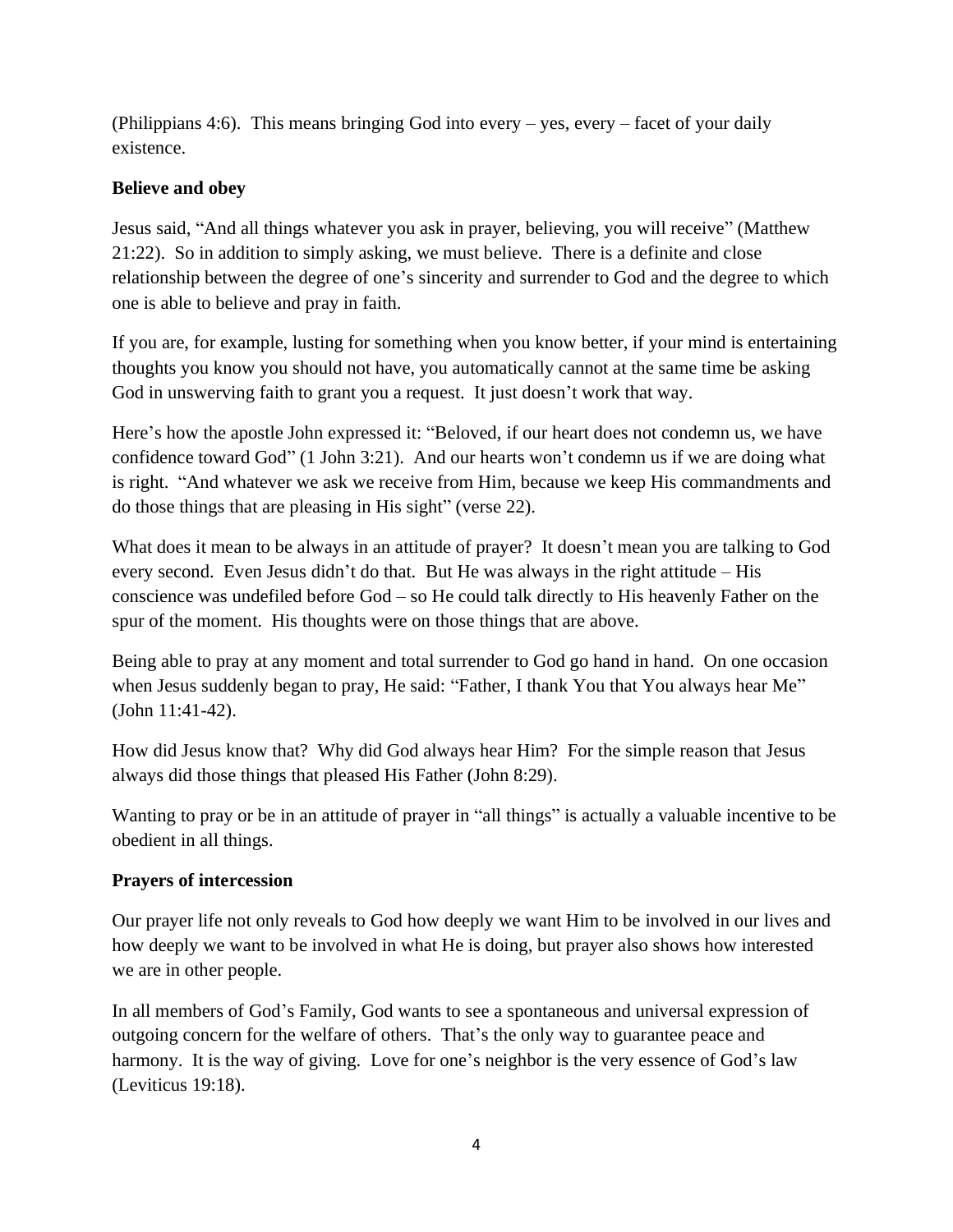One of the greatest gifts you can give to others, when you are close to God, is to pray for them. God loves it when people pray for each other. Certainly God will hear the prayers of an individual praying for his own needs. But the Bible leaves no doubt that God particularly enjoys hearing and answering the prayers of one person for the needs of another.

The apostle Paul wouldn't have petitioned the saints to "pray for us" (Hebrews 13:18) if it didn't make any difference whether they did.

If you want a specific request from God, have you ever thought to pray that the identical request be granted to someone else who needs it? In so doing, you get your mind off yourself and on the welfare of others. This is well pleasing to God.

In Jesus' sample prayer outline (commonly, though mistakenly, called the "Lord's Prayer") the words, *I, me* or *my* do not appear once (Matthew 6:9-13). All the way through, the words used are *we, us*, and *our*, demonstrating an unselfish concern.

God wants to hear prayers of intercession (Isaiah 59:15-16). It was through the prayers of Abraham that Abimelech was forgiven (Genesis 20:17-18). Job's friends were forgiven through Job's prayers (Job 42:7-10). John wrote about praying for one another to be forgiven (1 John 5:16). The Bible records numerous instances of people praying for one another.

For whom have you interceded recently?

In Jesus' early childhood, there was an elderly woman named Anna, "who did not depart from the temple, but served God [the word *God* is in italics to show it was added by translators] with fastings and prayers night and day" (Luke 2:37).

You can be sure that most of that prayer and fasting was not to seek Anna's own needs and desires. There were probably many people in the area who, over the years, went to Anna when they had a problem, because God heard and answered her prayers and everyone knew it.

King Solomon recorded a vital principle in life that reflects on this subject: "Two are better than one, because they have a good reward for their labor. For if they fall, one will lift up his companion. But woe to him who is alone when he falls, for he has no one to help him up. Again, if two lie down together, they will keep warm; but how can one be warm alone? Though one may be overpowered by another, two can withstand him. And a threefold cord is not quickly broken" (Ecclesiastes 4:9-12).

You who are sick and afflicted, is someone praying *with* you for healing? The instruction from James is to "pray for one another, that you may be healed" (James 5:16). It makes a difference!

# **Don't lose heart**

One of Jesus' parables was given to show us we ought to be persistent in prayer, that we "always ought to pray and not lose heart" (Luke 18:1-8).